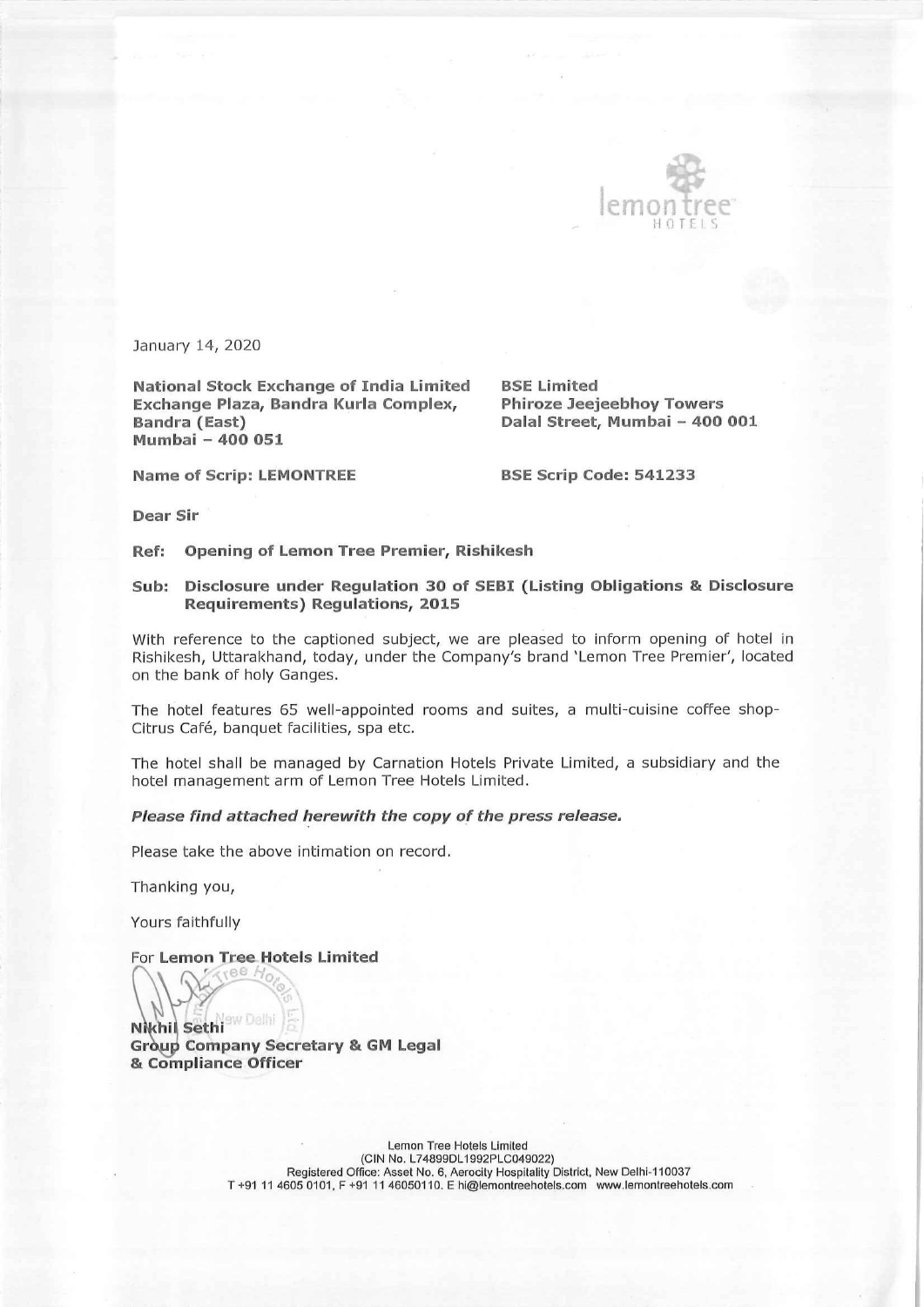## Lemon Tree Hotels Ltd. debuts in Rishikesh with Lemon Tree Premier, Rishikesh

The hotel features 65 well-appointed rooms and suites, delicious dining and refreshing recreation options, and alluring views of the Ganges River

January 14, 2020: Lemon Tree Hotels Ltd., today marked its entry into Rishikesh with the launch of the 65 room hotel - Lemon Tree Premier, Rishikesh. Located on the banks of the holy Ganges, Lemon Tree Premier, Rishikesh is an expansive aesthetically designed resort with a private Ghat. Strategically situated just 30 minutes from Jolly Grant Airport, this landscaped retreat offers alluring views of the River Ganges and Ganga Beach, as well as the foothills of the Himalayan sub-belt.

The resort features 65 well-appointed rooms and\_ suites, which combine understated elegance and old world charm with modern amenities and facilities. Designed for the modern traveller looking for a tranquil break, the plush and comfortable rooms and suites offer scenic views of the beach, the riverside, and the lush foothills beyond.

The resort features a multi-cuisine coffee shop - Citrus Café, and picturesque al fresco dining area - Citrus Patio, with unhindered views of the Ganges, as well as an expansive banquet hall - Tangerine Grand, supported by a conference room -Tangerine. The resort is the embodiment of rest and recreation, with a rejuvenating spa - Fresco, a fully equipped fitness center, a yoga studio - Aura, a children's recreation room - Refresh, and a stunning outdoor swimming pool

The resort caters to every traveller's needs, from staycationers to extended leisure travellers to adventure seekers. At the resort, you can indulge in luxurious spa treatments at Fresco, swim a few laps in the stunning outdoor pool, enjoy private yoga sessions at Aura, book a personalised Aarti experience at the Ghat - Mandala, or experience the delectable dishes conjured by the chefs.

Guests can also soak in the tranquillity of the region and admire the rich flora and fauna, or enjoy thrilling experiences like river rafting, kayaking, rappelling, canoeing, mountain biking, quad biking, rock climbing, archery, bungee jumping, trekking and much more = all conveniently located in close proximity to the resort, with packages available through the travel desk

Just 25 kms away from Jolly Grant Airport, the resort offers easy access to other famous destinations of Uttarakhand, including Haridwar (25 kms) and Dehradun (43 kms). It is also a short drive from the famed Neelkanth Mahadev Temple, a Hindu temple dedicated to Nilkanth, an aspect of Shiva. The resort is also connected by highway to some of the most charming locales of the state, like Sattal, Nainital, Landsdowne, Ranikhet, and two famous national parks - Rajaji National Park and Jim Corbett National Park. At a distance of 250 kms from Delhi, it also makes for a perfect road trip destination for travellers from the National Capital Region.

 $\mathbb{W}$  $\cup$